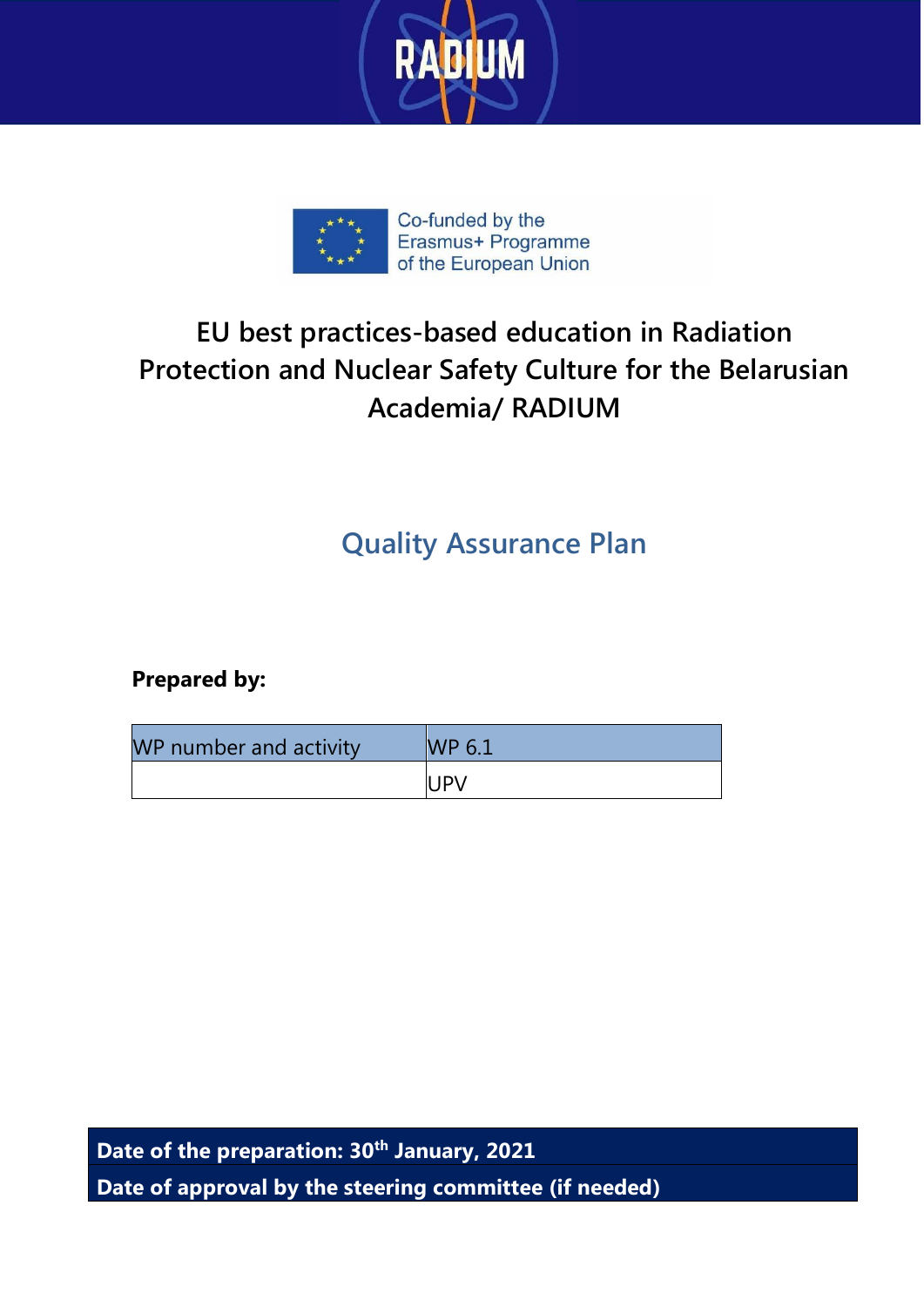



| <b>Control of Reviews</b> |                   |
|---------------------------|-------------------|
| Iryna Kimlenka            | February 7, 2021  |
| Natalia Valko             | February 13, 2021 |
| Ulrich W. Scherer         | February 24, 2021 |
| Sonja Schreurs            | February 26, 2021 |
| <b>Pavel Hliatsevich</b>  | March 3, 2021     |
| Paola Di Marzo            | March 4, 2021     |
| Domiziano Mostacci        | March 5, 2021     |
| Sebastian Martorell       | March 10, 2021    |

**Draft**  $\sqrt{Yes/NO}$  **Properties Properties Properties Properties Properties Properties Properties Properties Properties Properties Properties Properties Properties Properties Properties Properti**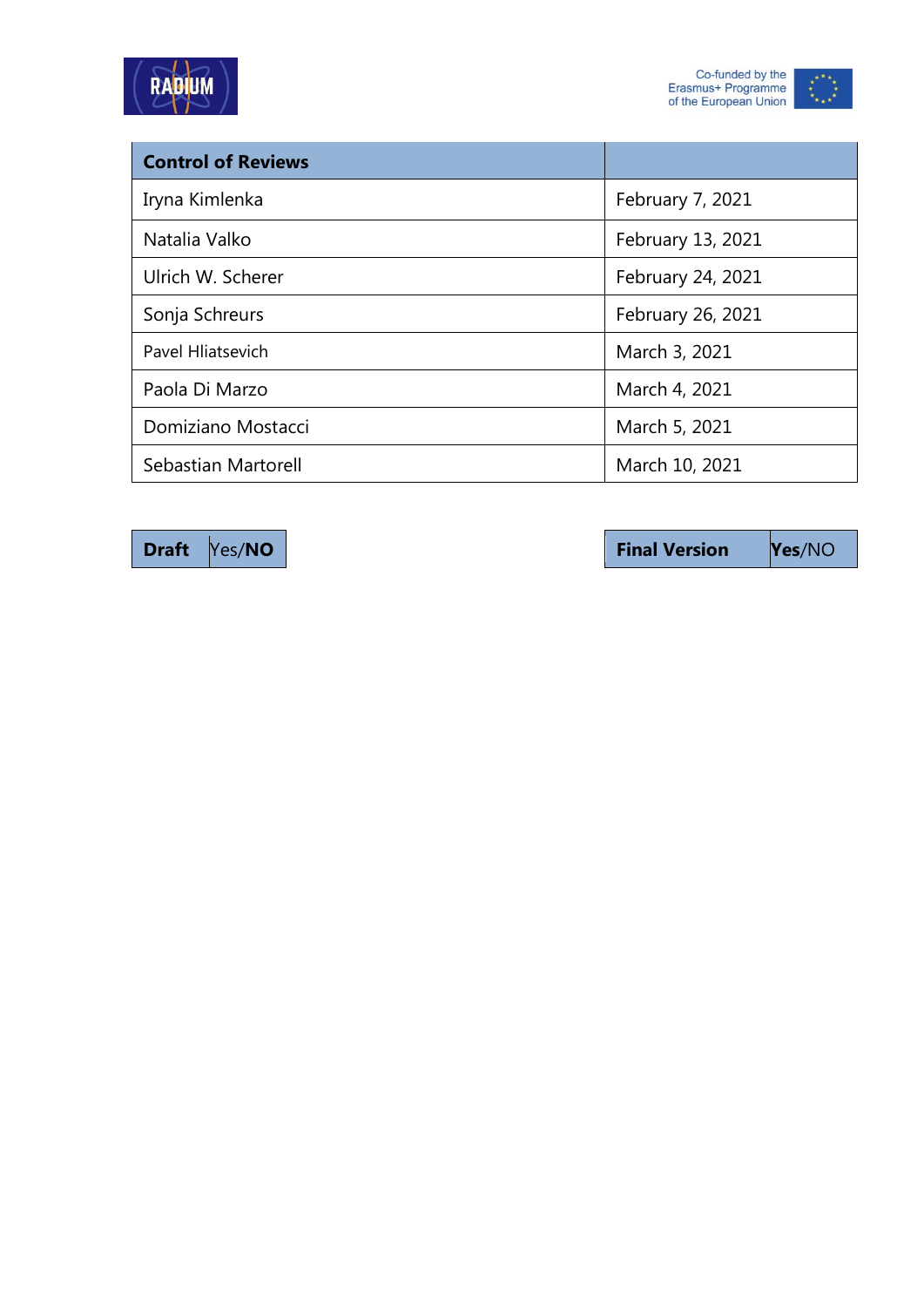



## **Table of Contents**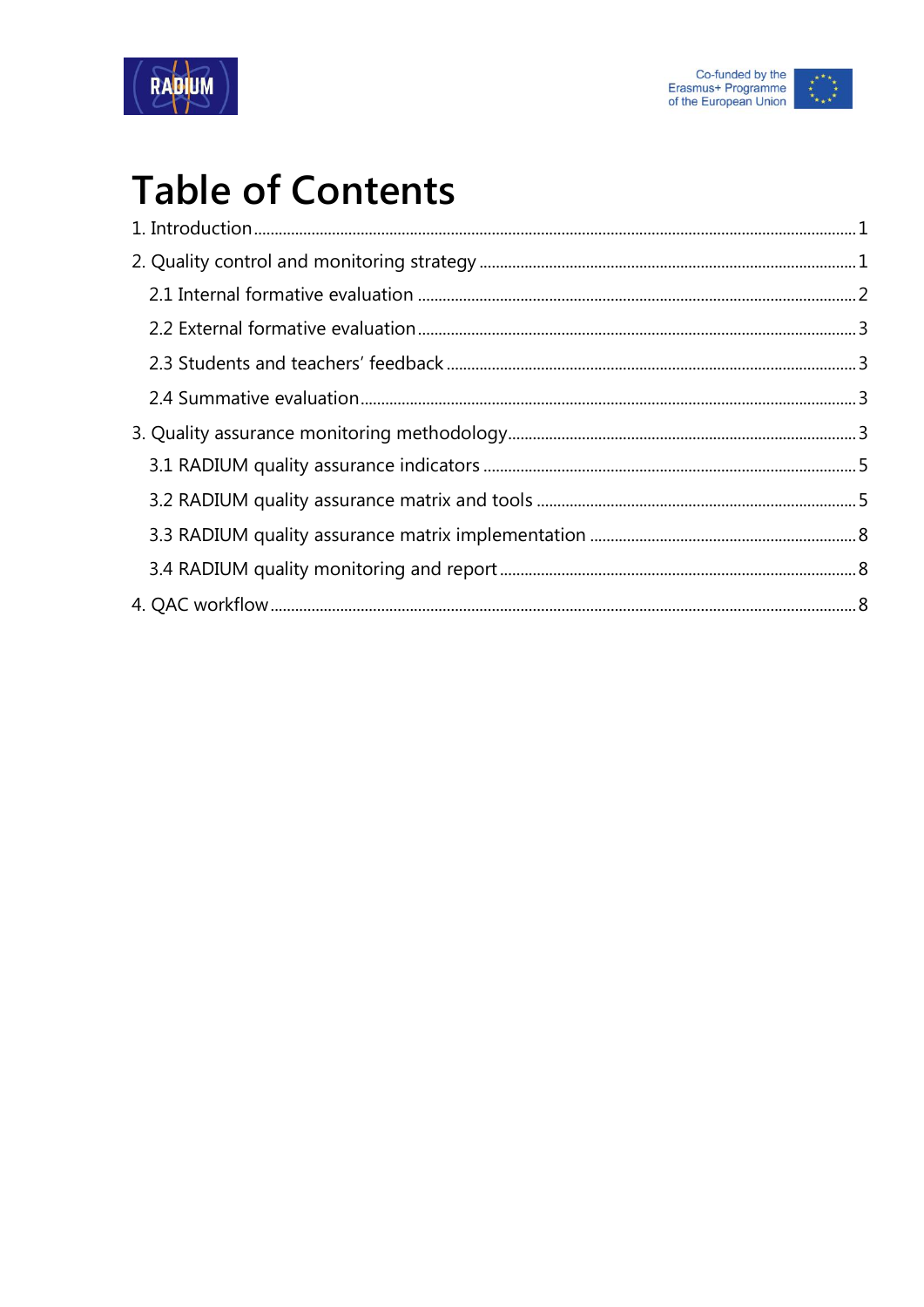



## <span id="page-3-0"></span>**1. Introduction**

This document presents the Quality Assurance Plan (QAP) for Erasmus + 609721 project "EU best practices-based education in Radiation Protection and Nuclear Safety Culture for the Belarusian Academia" (RADIUM). It is developed in the scope of the WP 6 (Quality Plan) of the Project in compliance with the Project description and all applicable rules & guidelines.

Quality Assurance Plan (QAP) is an integral part of the project and aims to ensure that objectives are met in the most effective way. The QAP defines the general approach to quality control, internal and external evaluation, and the procedures to be followed by the partners for effective communication as well as production and documentation of the Project deliverables.

The QAP addresses the project activities and their objectives, and contains a set of scheduled tasks designed to monitor quality indicators of the level of progress in achieving the project objectives as proposed in the Logical Framework Matrix (LFM) of the detailed project description. These indicators focus on the quality of project outputs and deliverables, cooperation mechanism, administrative management, communications flows and the level of satisfaction of target groups.

For each quality assurance task, the QAP determines the responsible partner(s), the timeframe, the procedures and the tools for implementation, the expected outputs or products, as well as the respective quality criteria to measure the level of progress.

It is important to stress that along with project partnership comes a set of responsibilities described in the Grant Agreement, the project application and the Partnership Agreement. It is expected that all project partners have good knowledge and understanding of these documents.

# <span id="page-3-1"></span>**2. Quality control and monitoring strategy**

The basis for quality control and monitoring of the project implementation is introduced in section E of the detailed project description (Figure 1). The project foresees two types of evaluation: formative (step by step) and summative (at the end of the project), both of which are carried out at both internal and external level and coordinated by the Quality Assurance Committee (QAC). The aim is a continuous improvement, according to the PDCA cycle: a. PLAN – establish the objectives and processes necessary, b. DO – implement the processes, c. CHECK – monitor and evaluate, d. ACT – apply actions for necessary improvements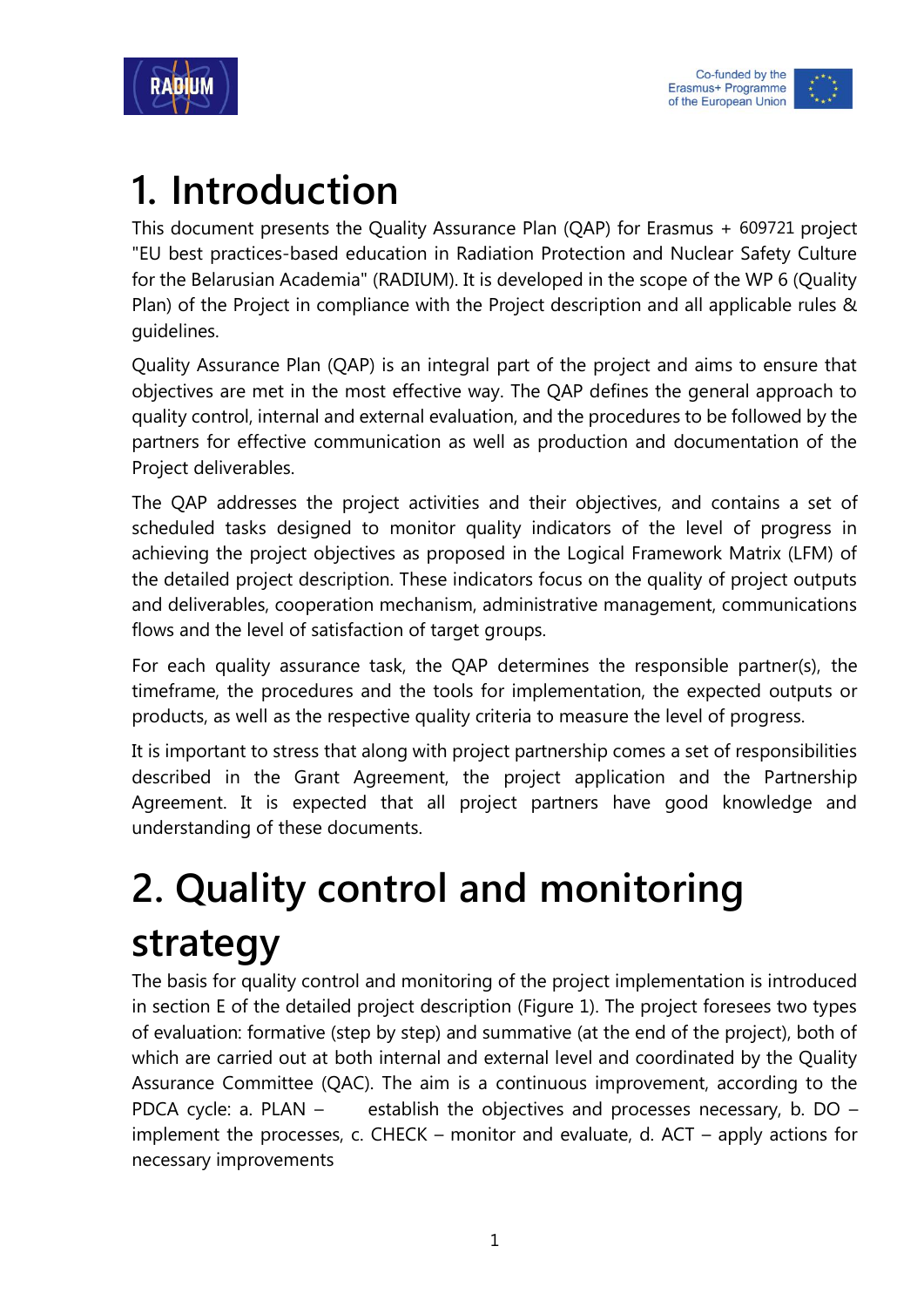

Figure 1. Quality control and monitoring of the project.

The strategy of the project quality evaluation is based on the pillars introduced in the following sections.

#### <span id="page-4-0"></span>**2.1 Internal formative evaluation**

The Internal Formative Evaluation (IFE) presupposes the feedback from all staff involved in the project, with the aim to provide a step-by-step internal evaluation of the project to highlight issues and problems emerged and to validate completed tasks. The IFE will take into consideration:

- the respect of deadlines and project timetable;
- the delivery of products and reports in accordance with the project plan;
- the respect of the tasks distributed,
- the quality in the organization of the events and trainings,
- the quality and effectiveness of the internal and external communication;
- the respect of budget limitations and, in general, efficient and effective use of resources.

The QAC will evaluate all these aspects using ad-hoc forms and questionnaires to obtain qualitative data (i.e. the meeting of specified deadlines, achievement of targets and indicators) and quantitative data (i.e. answer to questionnaires and reports). Data will be gathered from all project partners in WP6 and UPV will report on the quality of the project development to the QAC on a six-monthly basis. In addition, the UPV will make available to the QAC the information required to conduct its meetings on the basis of the data available prior to the meeting.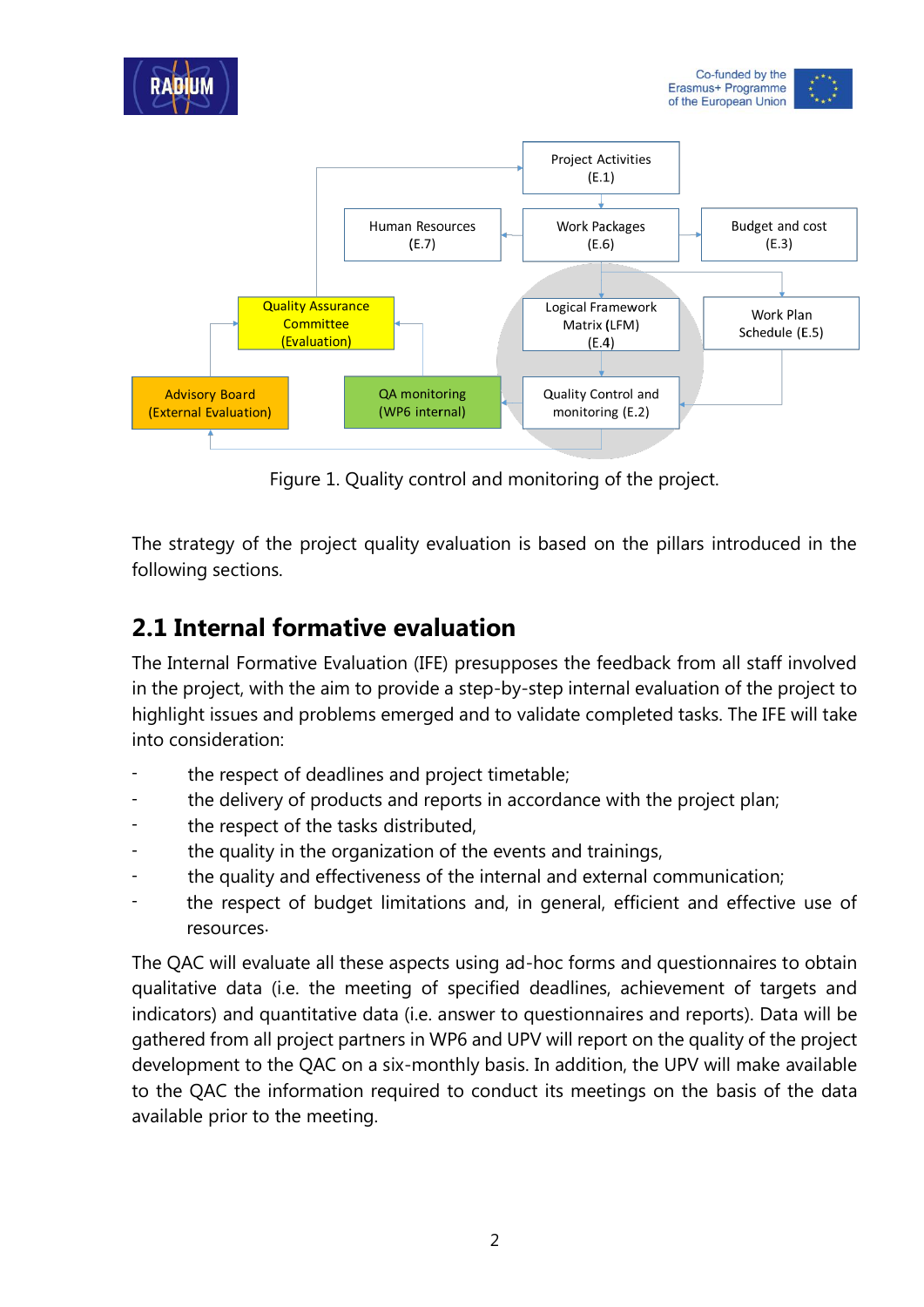



#### <span id="page-5-0"></span>**2.2 External formative evaluation**

The External Formative Evaluation (EFE) will be subcontracted by the Consortium. The University of Bologna will subcontract 2 external evaluators for a step-by-step evaluation. The 2 evaluators will have different and relevant competencies in the areas of expertise with regard to the project: Radiation protection, nuclear physics, nuclear chemistry, nuclear engineering, and nuclear safety. External evaluators have also the responsibility to suggest corrective actions if specific outcomes are not produced according to the set indicators and quality standards. The 2 evaluators will compose the Advisory Board (AB). The external evaluators will collect the necessary data and report on the quality of the project development to the QAC on a six-monthly basis.

#### <span id="page-5-1"></span>**2.3 Students and teachers' feedback**

At the end of WP4, the students and teachers will provide an overall feedback of the new MS courses and internship programs by means of questionnaires.

#### <span id="page-5-2"></span>**2.4 Summative evaluation**

A Summative Evaluation meeting will take place at the end of the project and it will involve the entire staff of the project and the AB. The aim is to produce a conclusive evaluation of the overall project, highlighting both positive and negative aspects; the evaluation will be disseminated widely (to external stakeholders and policy makers in the first place) as a proof of the project achievements and hence build sustainability. The final evaluation will help the project partners in focusing possible follow-up and replication activities.

# <span id="page-5-3"></span>**3. Quality assurance monitoring methodology**

This section presents the methodology for conducting project quality monitoring. It addresses the main RADIUM project processes depicted in Figure 2.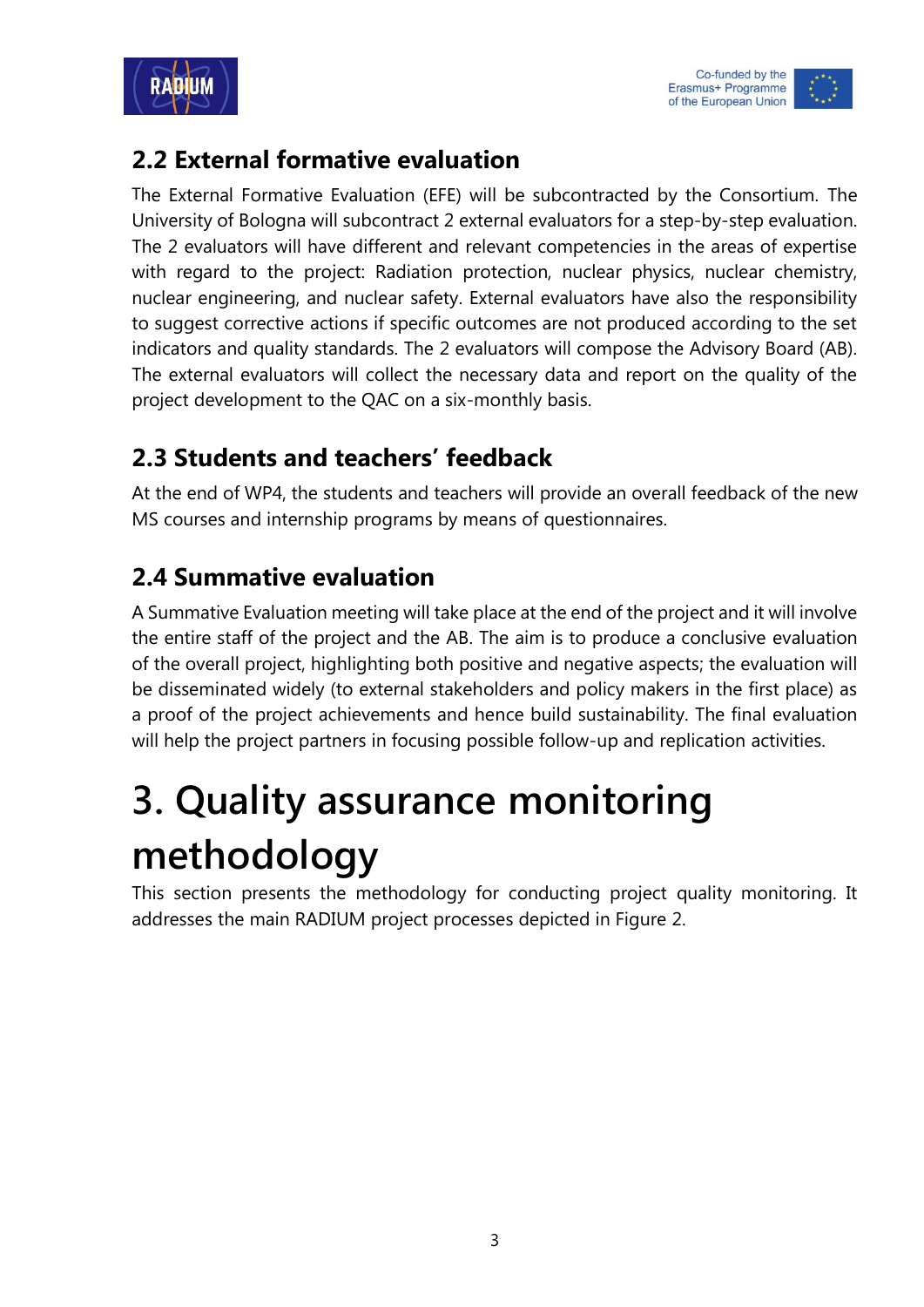

Figure 2. Main RADIUM project processes

The methodology consists of several elements outlined in Figure 3 and described in the following sections. In summary, the methodology considers the project activities, their objectives, and the indicators of the level of progress in achieving such objectives, as proposed in the Logical Framework Matrix (LFM). A matrix of QA procedures, tools, and forms (when necessary) is proposed, to be used to collect data as input to the monitoring process. Next, quality assurance tasks must be conducted by the responsible partner along the project duration following the corresponding procedures, tools and forms of implementation to produce such inputs according to the schedule timeframe. The respective quality criteria to measure the level of progress must be indicated, depending on the type of quality indicator and the activity being monitored. A QAIM matrix should summarize the main results of QA monitoring to facilitate the internal formative evaluation and the QAC decision-making.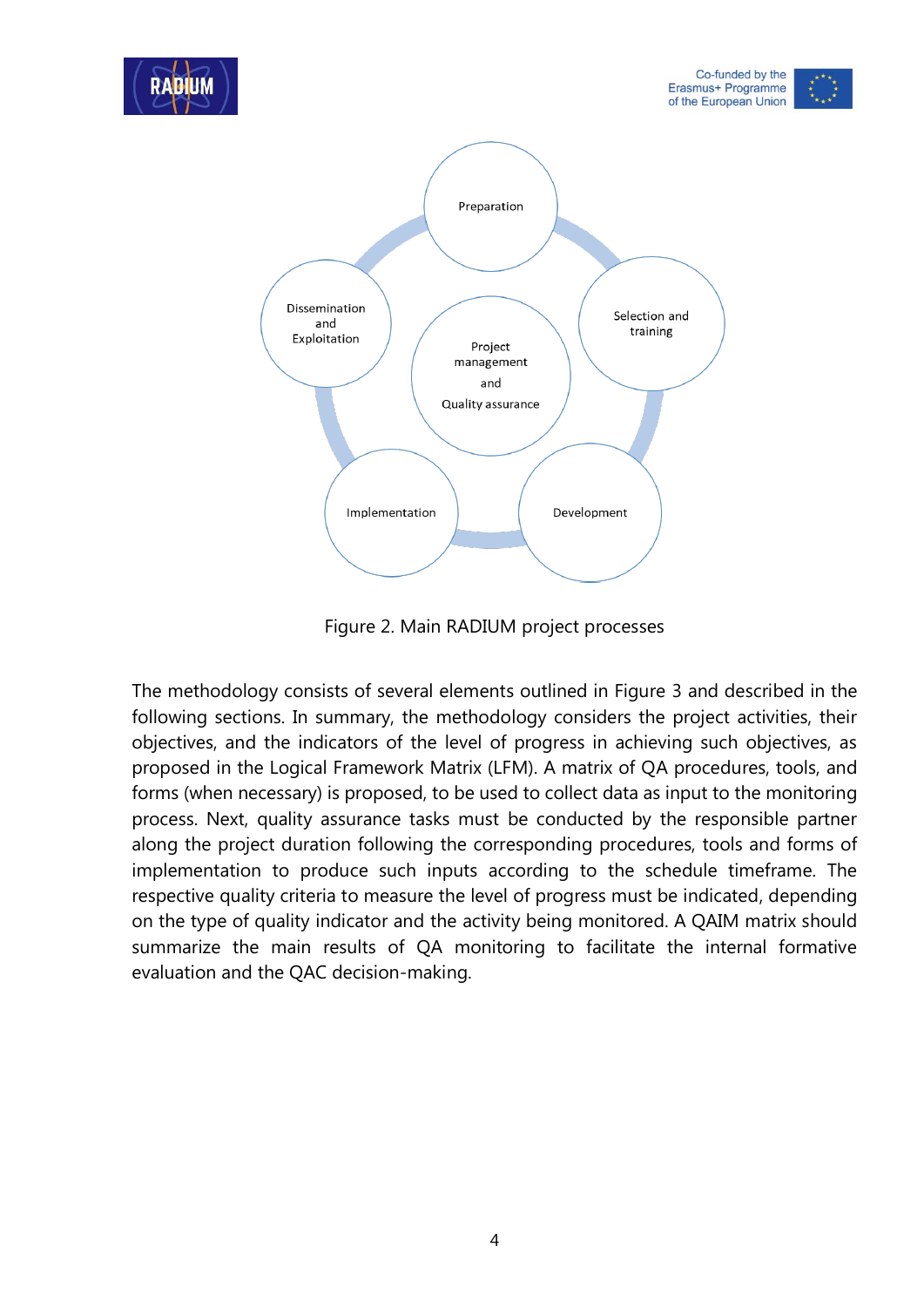

Figure 3. Overview of the quality monitoring methodology

#### <span id="page-7-0"></span>**3.1 RADIUM quality assurance indicators**

Quality assurance indicators (QAI) are included in the official project Logical Framework Matrix (see E4) for each project activity.

#### <span id="page-7-1"></span>**3.2 RADIUM quality assurance matrix and tools**

The Quality Assurance Matrix (QAM) describes the quality standards, procedures, and tools for monitoring the above indicators depending on the process considered of the RADIUM project (Table 1). The following QA tools (QAT) have been considered:

- Guidelines
- Standard templates, such as:
	- o SC meeting reports
	- <sup>o</sup> Feedback forms for internal evaluation (level of satisfaction, challenges faced, recommendations for improvement)
	- o Travel reports
	- $\degree$  Financial reporting (timesheets + staff declarations + tender and quotes for equipment, etc.)
	- o Work Package Reports
- **Questionnaires**
- Evaluation forms
- External evaluations / reports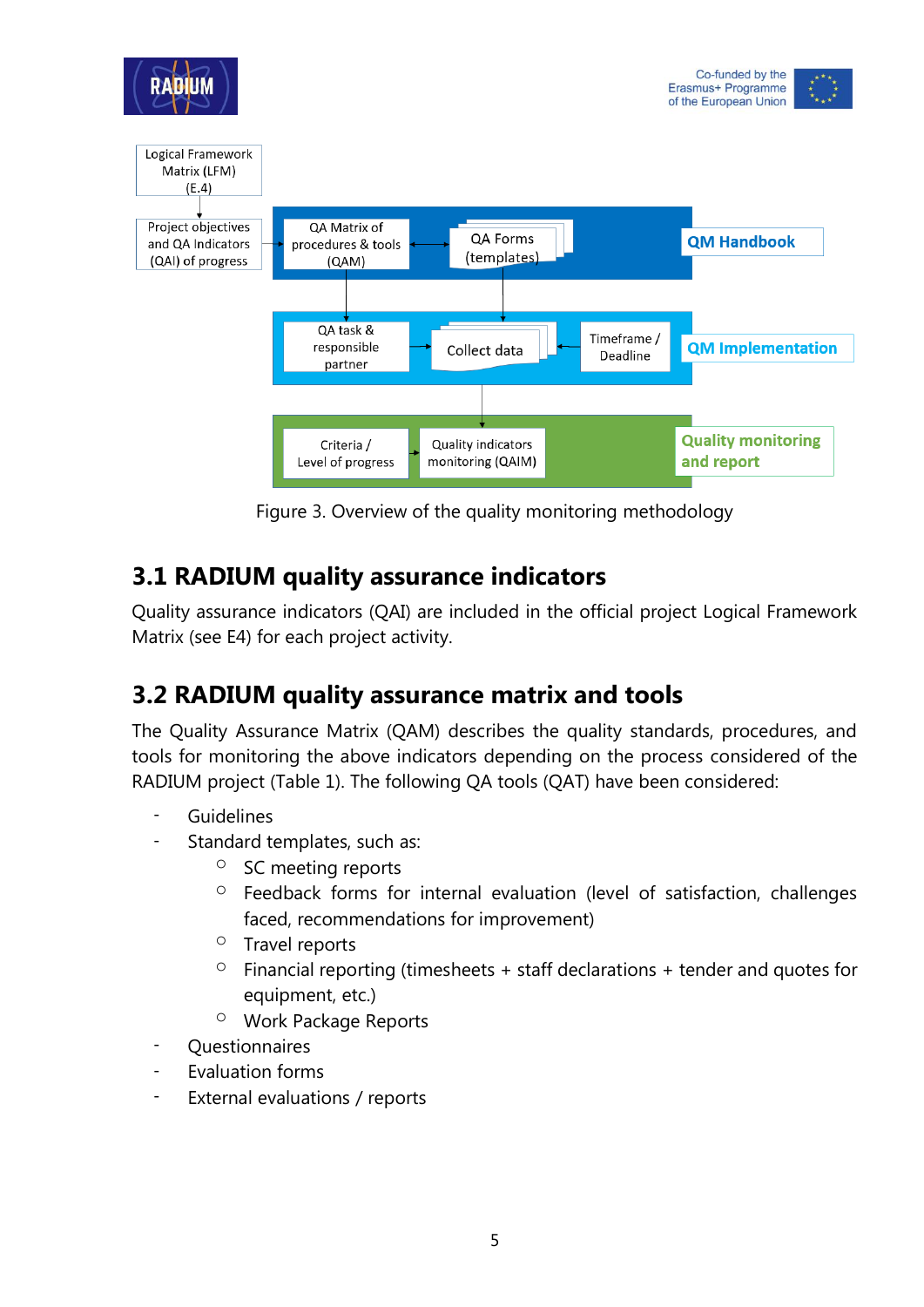



Table 1. Quality Assurance Matrix of standards and tools for the main processes of the RADIUM project.

| <b>Project Process</b> | <b>QA objective</b>    | <b>QA Standard</b>                    | <b>Type of Input (for quality assurance)</b>      |
|------------------------|------------------------|---------------------------------------|---------------------------------------------------|
| Project report         | Verification that      | Review meetings occurs                | SC meeting agendas                                |
| Management             | project schedule       | Review meetings are well attended     | SC meeting minutes                                |
|                        | activities are         | Modifications to the project are      | SC meetings participants list                     |
|                        | performed via a        | approved and tracked                  | RADIUM project website                            |
|                        | documented process     | Roles and responsibilities are well   | E-mails and communications of each update in the  |
|                        |                        | defined                               | project                                           |
|                        |                        | Action items from review meetings are | Progress reports                                  |
|                        |                        | documented and tracked to completion  | Final report                                      |
| Preparation            | Verification that      | Round tables summary report           | Detailed map                                      |
| process                | preparation process    | Attendees questionnaires              | Round tables minutes                              |
|                        | activities are         | Policy Paper                          | List of conference participants                   |
|                        | performed via a        |                                       | Questionnaires for conference attendees           |
|                        | documented process     |                                       | Policy report                                     |
|                        |                        |                                       | Stakeholder/authorities approval                  |
| Selection and          | Verification that      | Conference reports                    | National conference participant list              |
| Training               | selection and training | Participant questionnaires            | Conference proceedings (hard copy + e-copy)       |
| process                | process activities are | Training weeks reports                | Questionnaires for conference participants        |
|                        | performed via a        | <b>Training Programs</b>              | Training weeks presentations                      |
|                        | documented process     |                                       | Training weeks materials                          |
|                        |                        |                                       | Training weeks list of trainees and trainers      |
|                        |                        |                                       | Questionnaires for trainees and trainers          |
| Development            | Verification that      | <b>Education curricula</b>            | RP&NSC Curricula schemes                          |
| process                | development process    | Accreditation documents               | <b>Accreditation documents</b>                    |
|                        | activities are         | Modules task force reports            | Courses material (hard copy + e-learning modules) |
|                        | performed via a        | Task force questionnaires             | Questionnaires for developers/participants        |
|                        | documented process     | Laboratory equipment reports          | Tender documentation and inventory record         |
|                        |                        | Teaching and learning material        | Report Records on equipment usage                 |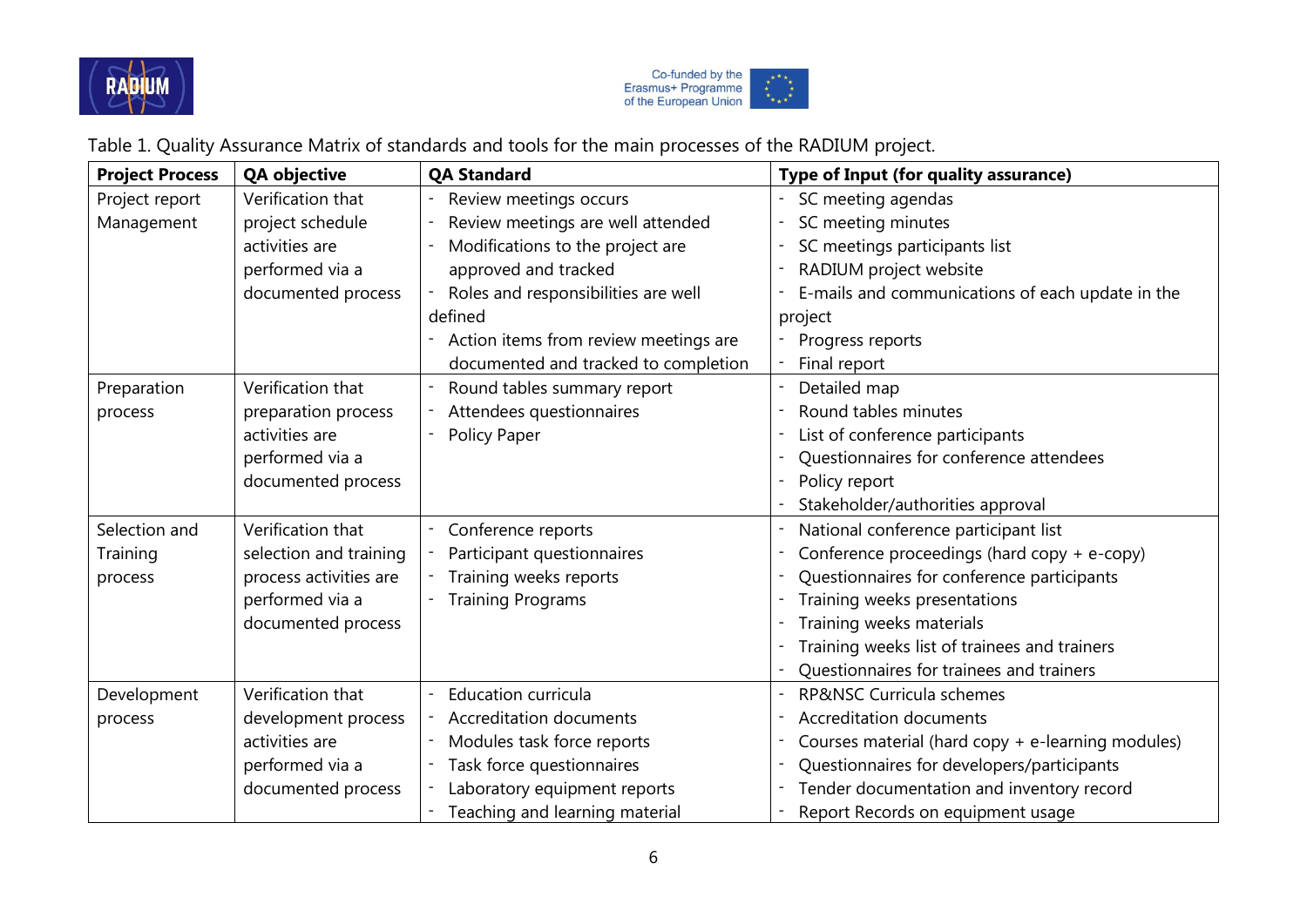



|                      |                        | Participant's questionnaires            | Summer school programs and enrolments                 |
|----------------------|------------------------|-----------------------------------------|-------------------------------------------------------|
|                      |                        | Summer schools' feedback: students and  | Questionnaires for seminars participants              |
|                      |                        | professors' questionnaires              | Questionnaires for students                           |
|                      |                        | Formal MS accreditation report          | Questionnaires for professors                         |
|                      |                        |                                         | Official accreditation documentation                  |
| Implementation       | Verification that      | Students' enrolment                     | List of students registered                           |
| process              | implementation         | Students' progress report               | Students' evaluation records and credit attests       |
|                      | process activities are | Traineeship's proposals                 | delivered                                             |
|                      | performed via a        | Winter schools reports and feedback (WP | List of traineeships offered                          |
|                      | documented process     | 6.3)                                    | List of winter school participants                    |
|                      |                        |                                         | Winter school participants presentations              |
|                      |                        |                                         | Questionnaires for WS participants                    |
|                      |                        |                                         | Questionnaires for WS visiting professors             |
|                      |                        |                                         | Questionnaires for WS EU students                     |
| <b>Dissemination</b> | Verification that      | Dissemination plan                      | Project web site creation                             |
| and exploitation     | dissemination and      | Web site                                | Web portal and social media traffic statistics report |
|                      | exploitation process   | Social media campaign                   | Dissemination material (logo, templates, )            |
|                      | activities are         | Dissemination material                  | MS course brochures (all types of courses)            |
|                      | performed via a        | Dissemination events and reports        | MoUs and collaboration documents HEIs/partners        |
|                      | documented process     | Dissemination of trainees, summer, and  |                                                       |
|                      |                        | winter schools                          |                                                       |
|                      |                        | <b>Collaboration documents</b>          |                                                       |
|                      |                        | Final conference and report             |                                                       |
| Quality              | Verification that      | Quality Assurance Plan                  | QA handbook                                           |
| Assurance            | quality assurance      | Monitor to steer project                | Monitoring reports                                    |
|                      | process activities are | Students and teachers' questionnaires   | QAC meeting minutes                                   |
|                      | performed via a        | Quality Assurance final report          | QAC evaluation reports                                |
|                      | documented process     |                                         | External evaluators' reports                          |
|                      |                        |                                         | MS evaluation (based on questionnaires)               |
|                      |                        |                                         | Final report of QAC and external evaluators           |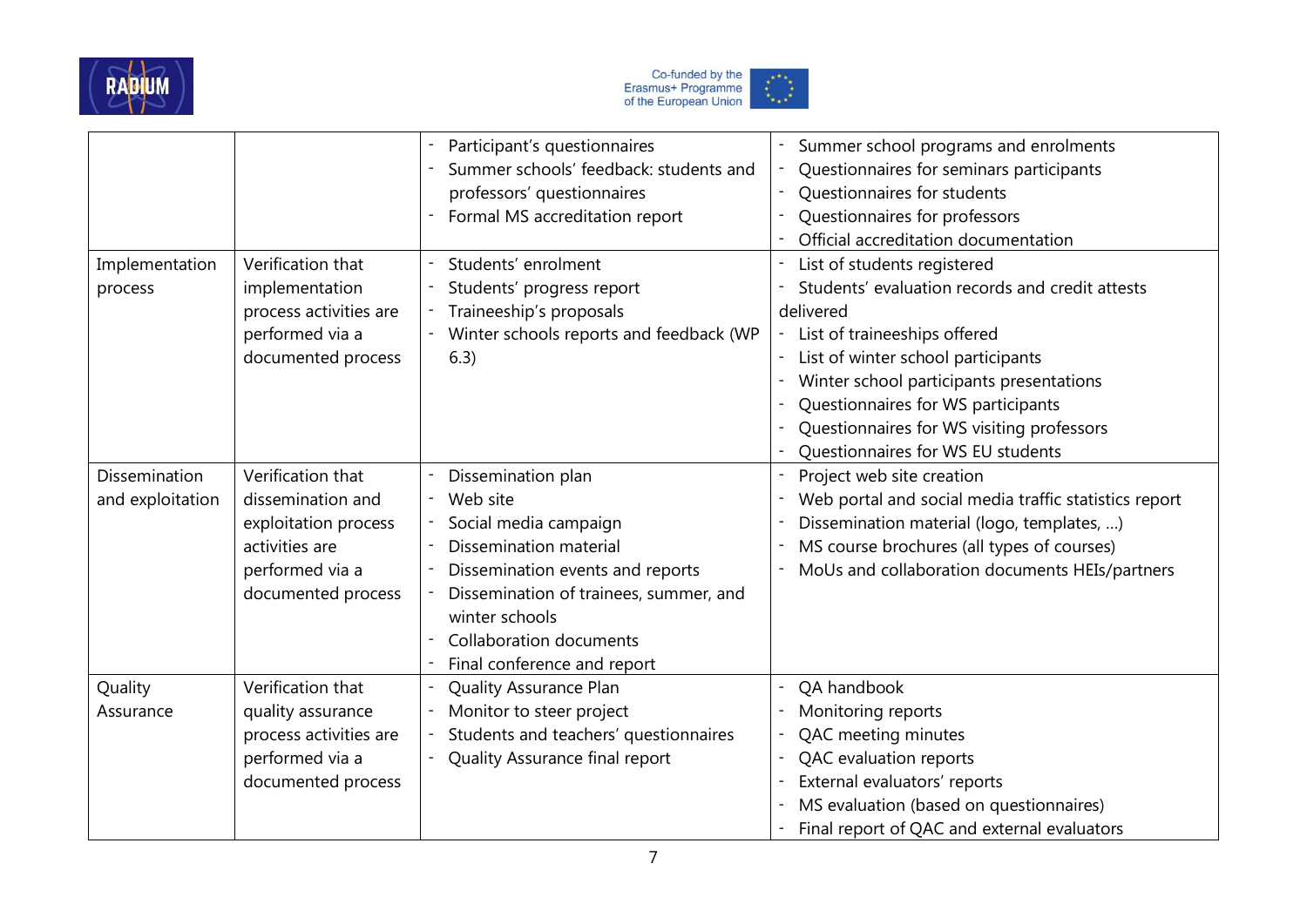



#### <span id="page-10-0"></span>**3.3 RADIUM quality assurance matrix implementation**

Implementation of the QA matrix is necessary for close monitoring of the RADIUM quality indicators at different stages of project implementation, to improve where necessary and possible.

A handbook of quality management procedures (QM handbook) has been developed to simplify the process of collecting QA data for the RADIUM project. These procedures cover the whole project activities.

Responsible partner of each project activity will use QM procedures (handbook) along the activity duration according to the schedule to produce QA data.

#### <span id="page-10-1"></span>**3.4 RADIUM quality monitoring and report**

A matrix of quality indicators will be prepared in WP6 that summarizes the information provided by the QA data collected. The QA indicators matrix will support quality control and monitoring and the QAC decision-making.

## <span id="page-10-2"></span>**4. QAC workflow**

The QAC will meet and evaluate bimonthly the implementation of the project. QAC members will meet, with teleconferencing means, and examine any issue that may have been brought to their attention, or answers to questions they may have posed.

External evaluators will work independently and deliver their assessments every six months. They can use the data collected but acting as external observers, and given their expertise, they should focus on the content of educational material.

The QAC will then produce a synthesis of the evaluations (internal and external) and report to the steering committee (SC), at least every six months.

The QAC in close collaboration with the external evaluators will prepare various types of questionnaires to be distributed in due time to students, teachers and all parties involved.

Formative Evaluations will be issued by the QAC every 6 months, compounding internal and external evaluation, while a conclusive Summative Evaluations (SE) will be provided by the QAC, always in collaboration with the external reviewers, at the end of the project. One of the formative evaluation reports will be issued by the QAC at the end of July, close to the mid-term evaluation of the project, in order to support the preparation of the intermediate report for EACEA.

Different types of meetings will be organized according to a specific timeline during the entire project period. The QAC will coordinate the following groups of meetings:

 Internal formative evaluation meetings (IFE): they take place during all general meetings (conference, coordination meetings) and involve the whole EU and Belarusian